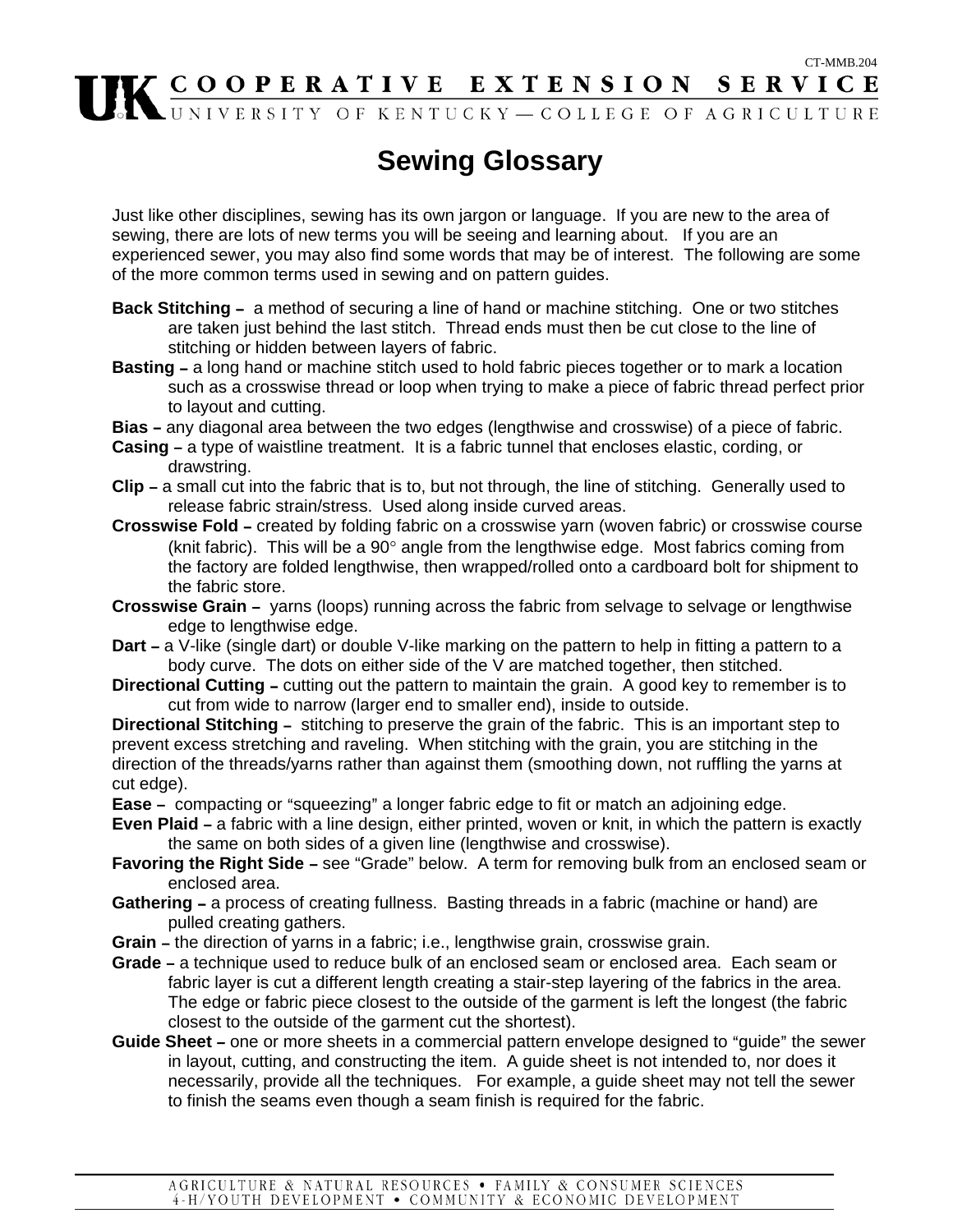- **Layering See "Grade" above.** A term used to describe a technique for removing bulk from an enclosed seam or area.
- **Layout –** one or more pictorial designs in the pattern guide to assist you in placing the pattern pieces on your fabric. Layout views are designed in keeping with the recommended fabrics listed on the back of the pattern envelope, and the customary width and textures (napped/one-way designs) of those fabrics. Beginners should be encouraged to use one of the layout views. Advanced sewers should review the views before revising or creating their own layout.
- **Lengthwise Fold fabric folded along a lengthwise yarn (woven fabric) or rib (knit fabric). Most** fabrics coming from the factory are folded lengthwise, then wrapped/rolled onto a cardboard bolt for shipment to the fabric store.
- **Lengthwise Grain or Rib -** the warp yarns of woven fabric, wale loops of knit fabrics, that run the direction of the selvage edge (woven fabric).
- **Marking –** various types of techniques that can be used to transfer dots and other pattern notations to the fabric. These notations are important in knowing how to put fabric pieces together properly.
- **Match** to put two or more pieces of fabric together aligning notches and/or other pattern notations that have been transferred to the fabric. To align a fabric design or motif across a cut edge or seamline.
- **Notch** a V-like protrusion, usually solid black, along the cutting edge of a pattern. These notations should be cut around (out into the fabric) as the pattern is being cut from the fabric. Notches are used as a guide to knowing how fabric pieces fit together. Accurate cutting is important.
- **On Grain** -when the lengthwise and crosswise yarns are at perfect right angles.
- **Piece perfect -** See "On Grain" above. Threads have been pulled (woven fabric) or a line of basting has been done across a course (knit fabric) to mark the crosswise grain line, and the fabric has been folded. The lengthwise and crosswise yarns are at perfect right angles.
- **Pivot** a technique performed when sewing an L-shaped formation. When you reach the point when the corner is to be turned, leave the machine needle in the fabric. Raise the presser foot, turn the corner and continue stitching.
- **Preshrink** prewashing (washable) or drycleaning (drycleanable) of all fabrics, notions, zippers, (etc.) used in the project before they are used during construction.
- **Regular Machine Stitching the appropriate length of stitch for the type of fabric being used.** Stitch will be smooth, without puckers or tight threads pulling on the fabric. It is a balanced stitch (looks the same on either side) usually consisting of 12 to 14 stitches per inch.
- **Raw Edge** any cut or torn edge; an area or edge without a seam finish.
- **Right Side** the outside of the fabric that is to be seen or used. Generally speaking, fabric is folded or sold with the right sides together to protect it from excess soil during handling. Prints and designs may be more vivid on the right side. In some situations, it is difficult to determine the intended right side of the fabric. The purchaser or user ultimately may determine which side is to be the right side of the fabric.
- **Selvage** firm edge along the lengthwise edge of a woven fabric.
- **Staystitching –** done just after marking to prevent stretching during the construction process. It is regular machine stitching, through single thickness, just inside the seamline.
- **Stitch-in-the-Ditch -** a line of regulation machine stitching very close to/in the ditch of the seam, to secure an area. The stitching does not show.
- **Suggested Fabrics -** a listing of fabric recommendations made by the designer that are listed on the back side of the pattern envelope.
- **Thread Perfect** one or more methods by which a fabric piece is prepared for layout and cutting. A thread or yarn (woven fabric) is pulled across the crosswise length of the fabric. When working with a knit fabric, a course or series of consecutive loops are identified across the crosswise length of the fabric.